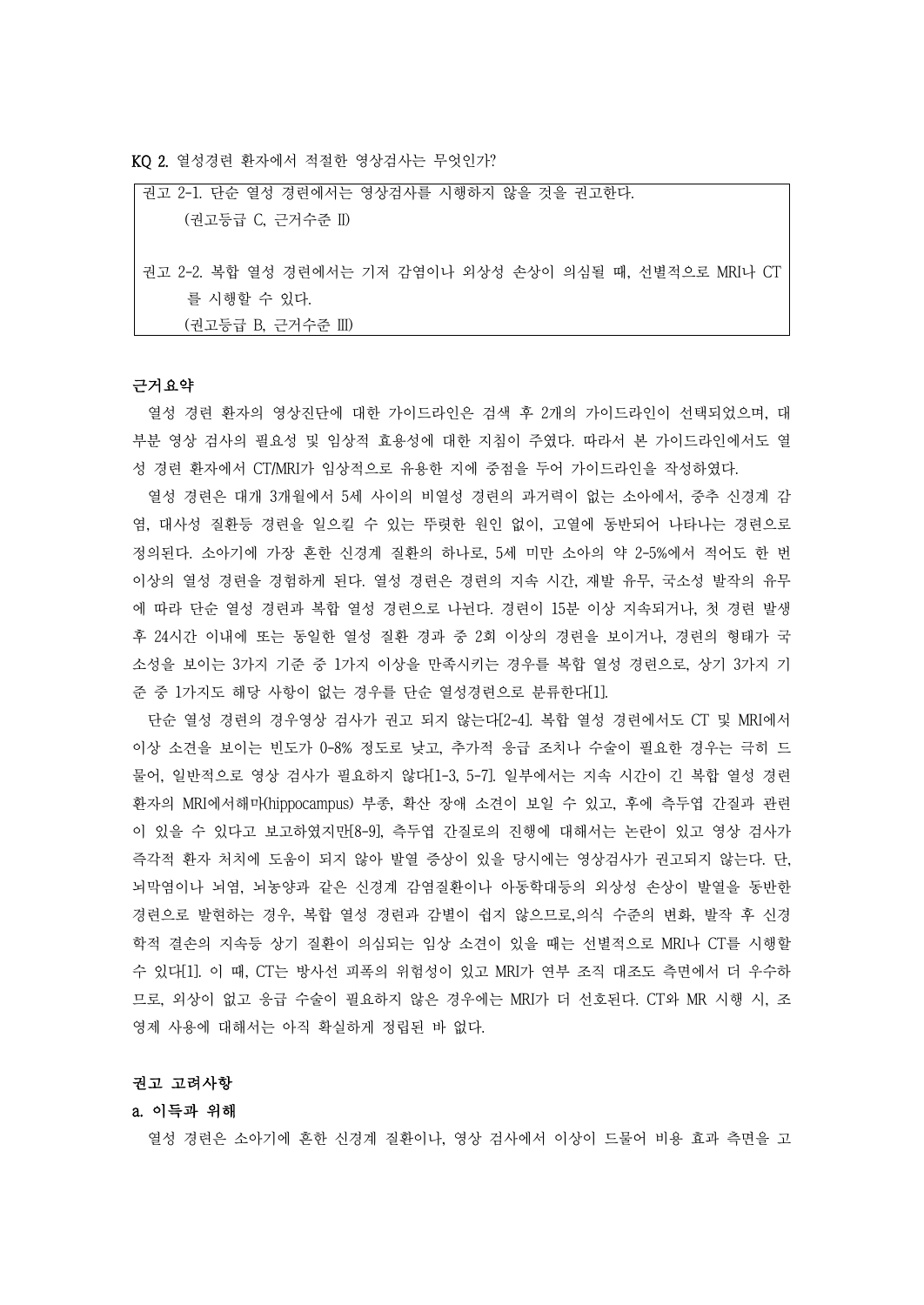려하여, 일반적으로 영상 검사가 권고 되지 않는다. 그러나, 즉각적 조치가 필요한 신경계 감염, 대 사성 질환, 아동 학대 등의 외상성 손상에서 열성 경련과 비슷한 증상으로 발현하여 영상 검사를 시행하지 않는 경우 진단이 늦어질 위험이 있다. 임상적으로 상기 질환을 감별하여 영상 검사의 필 요 여부를 판단해야 한다. CT는 쉽게 이용 가능하고 스캔 시간이 짧아 임상적으로 응급한 경우 시 행 가능한 장점이 있으나, 방사선 피폭의 단점이 있다. MRI는 CT에 비해 우수한 연부 조직 대조도 를 얻을 수 있으며 방사선 위해가 없는 장점이 있으나, 스캔 시간이 길고 그로 인한 환자 진정에 따른 부담이 있다. 따라서 이를 고려하여, 임상 적응증에 따라 적용하여야 한다.

# b. 국내 수용성과 적용성(Acceptability and Applicability)

검색된 진료지침의 국내 수용성과 적용성은 평가결과 큰 무리가 없는 것으로 판단되었다. 수용 성과 적용성 평가표는 부록 2에 제시되었다.

## c. 검사별 방사선량

두부 CT 두부 MRI 0

# 참고문헌

- 1.DiMario, F.J., Jr., Children presenting with complex febrile seizures do not routinely need computed tomography scanning in the emergency department. Pediatrics, 2006. 117(2): p. 528-30.
- 2.Yang, P.J., et al., Computed tomography and childhood seizure disorders. Neurology, 1979. 29(8): p. 1084-8.
- 3.Hesdorffer, D.C., et al., Are MRI-detected brain abnormalities associated with febrile seiz ure type? Epilepsia, 2008. 49(5): p. 765-71.
- 4.Bachman, D.S., F.J. Hodges, and J.M. Freeman, Computerized axial tomography in chronic seizure disorders of childhood. Pediatrics, 1976. 58(6): p. 828-32.
- 5.Maytal, J., et al., The role of brain computed tomography in evaluating children with ne w onset of seizures in the emergency department. Epilepsia, 2000. 41(8): p. 950-4.
- 6.Teng, D., et al., Risk of intracranial pathologic conditions requiring emergency interventio n after a first complex febrile seizure episode among children. Pediatrics, 2006. 117(2): p. 304-8.
- 7.Yucel, O., et al., Role of early EEG and neuroimaging in determination of prognosis in c hildren with complex febrile seizure. Pediatr Int, 2004. 46(4): p. 463-7.
- 8.Natsume, J., et al., Hippocampal volumes and diffusion-weighted image findings in childre